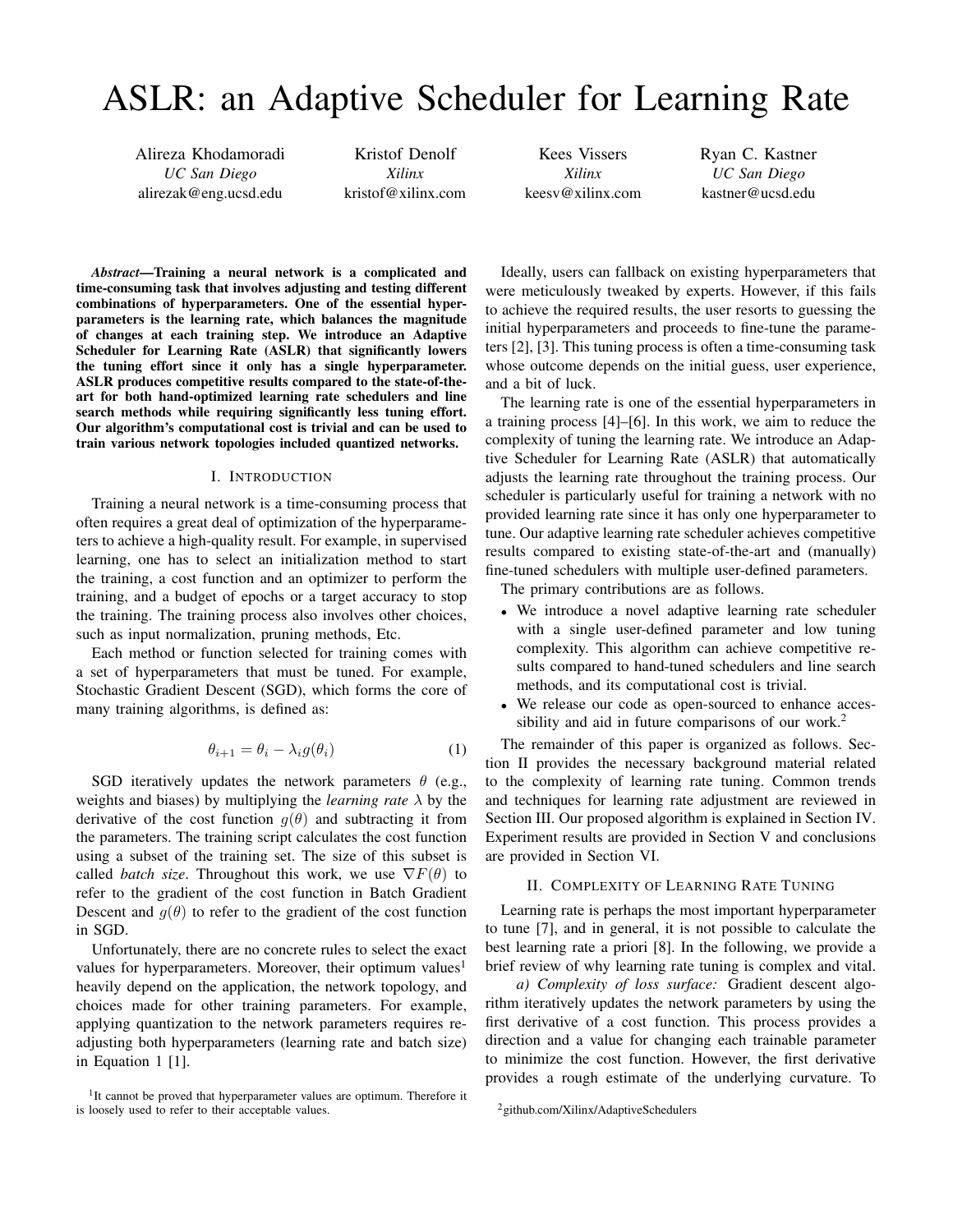improve this process, one can use the learning rate to control the magnitude of the change. A large learning rate causes more significant changes to the parameters, while a small learning rate results in smaller changes at each step of the training process.

Figure 1 shows a simple example of a loss function and its underlying surface (i.e., loss surface). Function  $F$  has only one parameter  $\theta$ , and its underlying curvature has one dimension. At step 1, the red arrow indicates the direction of change for  $\theta$  to decrease the value of F. The learning rate controls the amount of change in that direction. In this example, if the learning rate is set too small, the search process will get stuck around the local minima  $(\theta_L)$ , and the optimal minima  $(\theta_{\Omega})$  will not be obtained. A large learning rate will result in the search moving too far in the wrong direction (away from the optimal result  $\theta_O$ ), making the search process longer and possibly leaving it to diverge.

The complexity of a loss surface calculated for a network directly correlates with the number of trainable parameters in that network. In a real-world network, the curvature of a loss surface can depend on tens of millions of parameters [9]–[12]. Therefore calculating or estimating a "good" learning rate can be a challenging and expensive-to-compute task [13].



Fig. 1. A sketch of a loss surface with only one parameter. At  $\theta = \theta_1$  the red arrow shows the direction of change in  $\theta$  for descending F. The learning rate controls the size of the change. A small learning rate holds the optimization process around  $\theta_L$ . A large learning rate results in a value farther from  $\theta_O$ .

*b) Dependency on other training parameters:* Equation 1 is typically augmented in an attempt to improve the training results. A common technique used for enhancing SGD is *momentum*, which regularizes the changes at each step based on the variance of the cost function:

$$
\theta_{i+1} = \theta_i - \lambda_i v_i
$$
  

$$
v_i = \beta v_{i-1} + (1 - \beta)g(\theta_i)
$$
 (2)

If used correctly, adding momentum improves the training process. At the same time, it adds additional hyperparameters that must be tuned, e.g., momentum has one additional tunable parameter,  $\beta$ . Other techniques to improve training also introduce new hyperparameters, e.g., weight decay [14]. In many cases, these hyperparameters can affect each other. For example, the learning rate loosely affects the momentum [15] and is strongly related to the batch size [16].

Training a neural network typically requires the tuning of tens of hyperparameters. A large number of hyperparameters makes the tuning process more challenging. Tuning these hyperparameters is a NP-complete problem [13], [17]. For example, hyperparameters available for training the most popular networks result from many trial and error attempts made by many contributors and are considered "finely-tuned". However, for any of those pairs (set of hyperparameters, network), it cannot be proved that the set is optimal for training its network. It is possible that another set of hyperparameters exists that can improve the training results for the network.

One way to relax this complexity is to reduce the number of hyperparameters. This reduction should not reduce the network's performance. In this work, we introduce a learning rate scheduler with a single user-defined parameter and demonstrate our proposed technique's performance by comparing its results with state-of-the-art techniques with finely-tuned parameters.

# III. COMMON PRACTICES FOR LEARNING RATE TUNING

In the following, we review four main trends in learning rate tuning, including their complexity, benefits, and disadvantages. Our work is inspired by these methods.

Before starting our review, we should clarify that in each method, only a number of user-defined parameters require careful tuning. These parameters are commonly referred to as *hyperparameters*. Other parameters that require trivial or no tuning are frequently referred to as *default parameters*.

# *A. Second Order Information*

If the loss function  $F(\theta)$  is infinitely differentiable at  $\theta$ , the result of a small change in its input can be calculated using a Taylor decomposition:

$$
F(\theta + \delta\theta) - F(\theta) = \frac{\delta\theta}{1!}F'(\theta) + \frac{(\delta\theta)^2}{2!}F''(\theta) + R_2(\theta)
$$
 (3)

Here,  $R_2(\theta)$  is the Taylor remainder of order two. A good estimate for learning rate can be calculated by assuming  $R_2(\theta) \approx 0$ , taking a derivative with regards to  $\delta\theta$  from both sides, and setting  $\partial (F(\theta + \delta \theta) - F(\theta))/\partial \delta \theta$  to zero:

$$
0 = F'(\theta) + \delta \theta F''(\theta) \tag{4}
$$

Solving Equation 4 for  $\delta\theta$ , results in  $-F'(\theta)/F''(\theta)$ . Rewriting it in a more familiar form yields:  $\delta\theta = -\nabla F(\theta)/H$ . By comparing this result with the batch gradient descent equation  $\theta_{i+1} = \theta_i - \lambda \nabla F(\theta)$ , it can be concluded that an optimum learning rate is equal to the inverse of Hessian matrix of  $F$ .

Although that  $\lambda = H^{-1}$  can provide a good approximation for learning rate<sup>3</sup>, calculating the inverse of a large Hessian matrix is expensive. Moreover, using second order information in training increases the sensitivity to sharp minima. We discuss these drawbacks in more detail in the following.

<sup>3</sup>We assumed 
$$
R_2(\theta) \approx 0
$$
.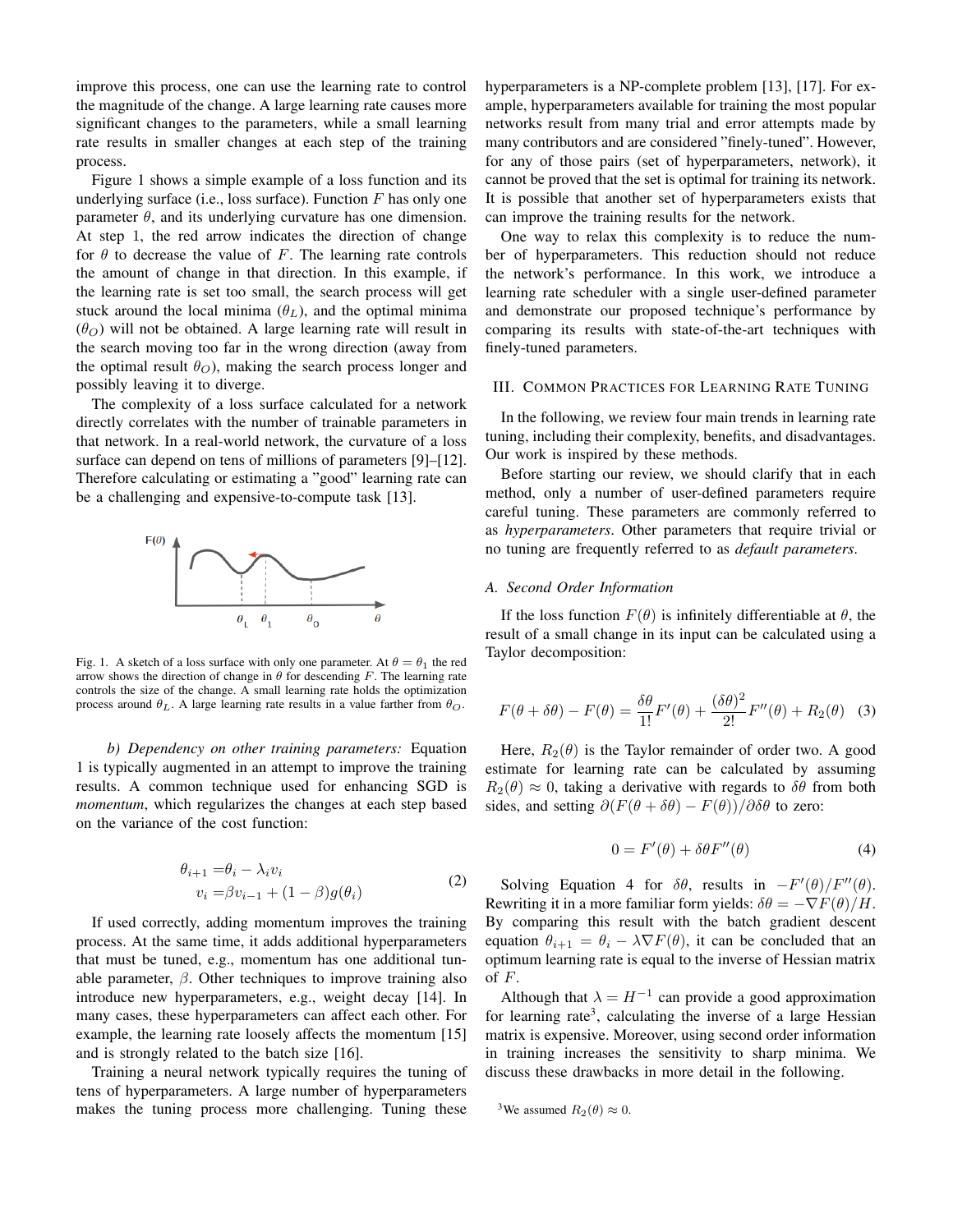*a) Complexity:* Calculating the inverse of the Hessian matrix has  $O(n^3)$  complexity<sup>4</sup> where *n* is the number of trainable parameters in the network. Calculating this for modern networks with tens of millions of trainable parameters is computationally infeasible. An approximation of the Hessian matrix can be calculated by estimating its largest eigenvalue and the corresponding eigenvector using the power iteration method. However, the cost is still  $10\times$  greater than a single calculation for gradient [5]. To improve this approximation, some methods use a layer-wise approximation. While a layerwise approach can improve the training results, it can also increase the number of user-defined parameters. For example, the method proposed by [18] has 13 user-defined parameters.

The complexity of using second order information for estimating the learning rate can be relaxed to  $O(n^{1.5})$  [6]. Instead of calculating the Hessian matrix, they introduce a notion of distance,  $G(\theta)$ .

By solving  $G(\theta)$  using Kullback–Leibler divergence, they achieved a Fisher matrix for  $G(\theta)$  that can be factorized into a Kronecker product of two smaller matrices. Then they create a model based on the approximated distance. By comparing this model with training results, they determine a trust region (a norm ball) to control and adjust the learning rate at each step.

*b) Sensitivity:* Techniques that utilize second order information are generally sensitive to sharp minima [19], [20]. Using second order information may also lead to a reduction in the generalization of the network accuracy. It is unclear why deep neural networks generalize well [21], but one common belief is that SGD finds wide minima, which in turn tends to generalize better [20], [22]. Thus, it may be beneficial to avoid such sharp minima, and utilizing second order information makes that less likely.

#### *B. Adaptive Optimization Methods*

A popular approach for regularizing the learning rate throughout the training is extracting useful information from previous steps [4], [23]–[25]. This can be done by using averaging methods and estimating the first or second moments (or both) of the gradient. Exponential Moving Average (EMA) is a commonly used technique employed in these methods:

$$
EMA_i(g) = \beta EMA_{i-1}(g) + (1 - \beta)g(\theta_i)
$$
 (5)

This equation calculates a biased average. Dividing the result by  $(1 - \beta^i)$  can correct the bias.

Using a moving average results in smaller values when the input  $(g$  in Equation 5) has a large variance. For example, SGD with momentum (SGDM) uses a single *EMA* to dampen the learning rate when the variance is too high (Equation 2).

ADAM [4] uses two *EMA*s:

$$
\theta_{i+1} = \theta_i - \lambda \frac{\widehat{EMA}_i(g)}{\sqrt{\widehat{EMA}_i(g^2)} + \epsilon} \tag{6}
$$

<sup>4</sup>By using optimized CW-like algorithms, this complexity can be reduced to  $O(n^{2.373})$ 

where  $\overline{EMA}$  is bias-corrected *EMA*. Moving averages can calculate an expectation for their input:  $\overline{EMA} \approx E[q]$ . And the first and second moments are related as:  $E[g^2] = E^2[g] +$  $var(q)$ . Therefore, the fractional portion in Equation 6 has an inverse correlation with  $var(g)$  and the effect of the learning rate  $(\lambda)$  is regularized based on the variance of g.

With an increase in user-defined parameters, adaptive optimization methods can provide a fast decay in cost function at the beginning of the training. However, in some cases, they produce a poor generalization [23]. In the following, we review this drawback for these methods.

*a) Reducing variance:* There are two sources for variance when calculating SGD  $(q(\theta))$ . One is due to the underlying pathological curvature of the loss function. The other is related to the sampling of mini-batches that do not fully represent the entire data set. The variance plays an essential role in the optimization process, as we describe in the following.

Referring back to Figure 1, the derivative of  $F(\theta)$  provides the direction of search. If the learning rate is not small enough, it is unlikely to reach  $\theta_L$ ; the search process will cause  $\theta$  to move back and forth near  $\theta_L$ . This increases the variance in  $\nabla F(\theta)$ . Using an adaptive optimization method, an increase in variance can reduce the effect of the learning rate. E.g., in Equation 2, an increase in variance results in a smaller  $v_i$ and, therefore,  $\lambda v_i$  becomes a smaller value, which forces the algorithm to take smaller steps.

However, for large datasets,  $\nabla F(\theta)$  is not used. Instead, its stochastic estimate,  $g(\theta)$ , is calculated using mini-batches in the SGD algorithm. This estimation itself comes with a variance [16]:

SGD fluctuation 
$$
\propto \frac{\text{learning rate}}{\text{batch size}}
$$
 (7)

In many applications, the SGD variance - more commonly known as the *SGD noise* - can improve the training results. Using a smaller batch size (which typically results in higher SGD noise) is encouraged for achieving a better generalization [26]. For these applications, moving averages can depress the generalization by reducing the SGD noise.

#### *C. Schedulers*

By using a set of user-defined parameters, schedulers adjust a global learning rate or a set of per-layer learning rates (in exchange for an increase in the complexity of hyperparameter tuning) throughout the training process. For example, in multistep decay, the user sets a starting value, a set of milestones, and a set of decays for each milestone, to adjust a global learning rate during the training process.

A scheduler provides a way to adjust the learning rate at virtually every step of the training. The main disadvantage of using schedulers is their tuning process. Typically, a user starts with a guess or a suggestion from the literature and fine-tunes these parameters using their experience and trial and error. This process can be very time-consuming.

Another common practice for learning rate adjustment is pairing a scheduler with an adaptive optimizer. While this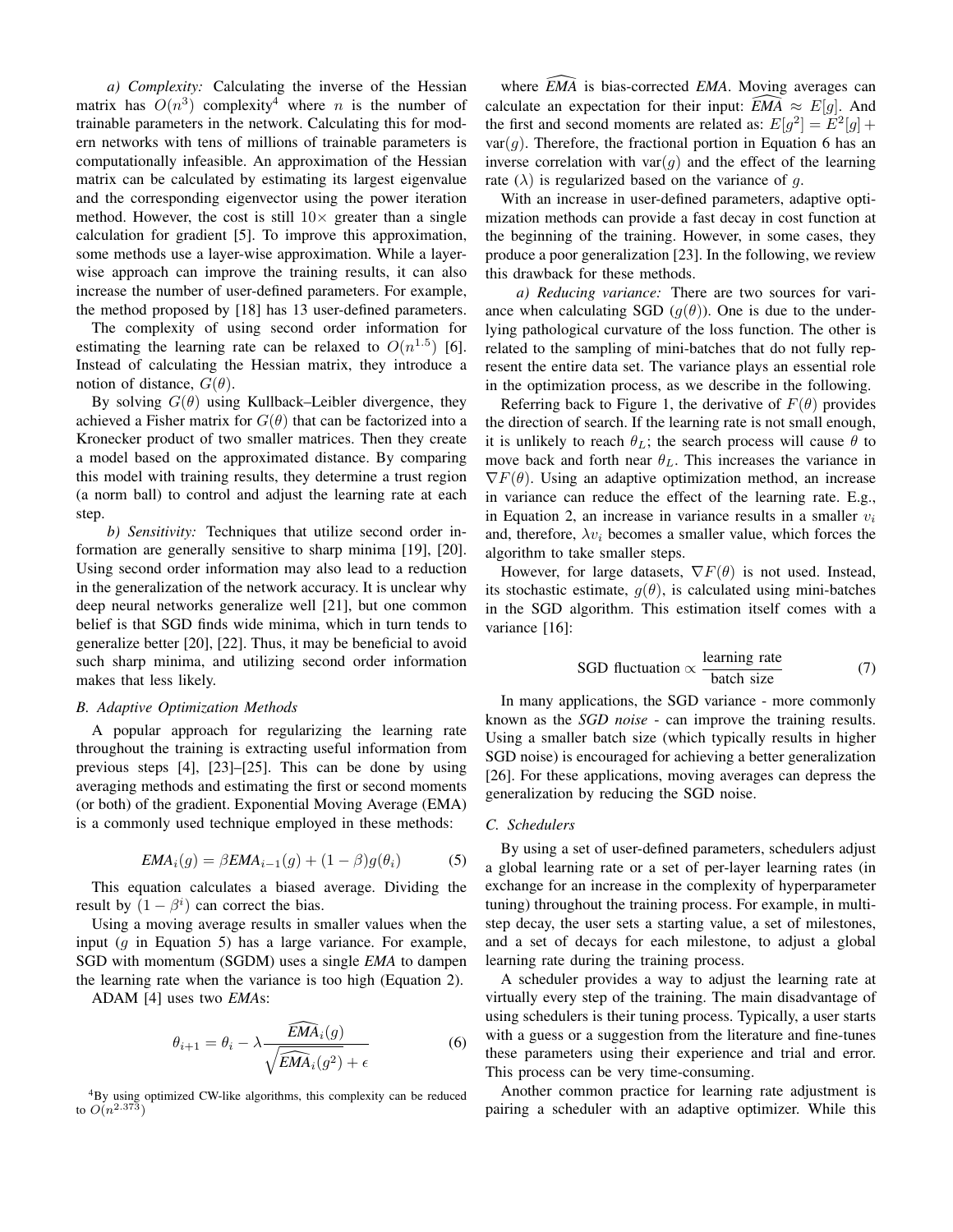can combine both approaches' benefits, it also requires finetuning user-defined parameters for both the scheduler and the optimizer in addition to selecting the right combination for the (scheduler, optimizer) pair.

## *D. Methods with Line Search*

These methods monitor one of the training metrics, such as validation or training loss, to adjust the learning rate during the training [7]. A variety of line search methods have been proposed in previous work. L4 [27] requires five user-defined parameters. It maintains a minimum attainable loss throughout the training, and by locally linearizing the loss at each step, it solves a linear equation to calculate the next best learning rate. L4 can be unstable [28].

In [29], authors use a probabilistic belief over the Wolfe conditions [30] to monitor the descent and use a line search to calculate the next best learning rate. This line search requires second order information <sup>5</sup>. As mentioned in Section III-A, using second order information can be costly and sensitive to sharp minima.

A less computationally expensive estimation of an upper bound for a good learning rate can be obtained from the *Armijo condition* [31]. Based on this condition a "good" learning rate should give a *sufficient* decrease in loss function (Figure 2)<sup>6</sup>:

$$
F(\theta_i + \lambda p_i) \le F(\theta_i) + c\lambda \nabla F_i^T p_i \tag{8}
$$

Here,  $p_i$  is the direction of change,  $0 < c < 1$ , and  $\nabla F_i^T p_i$ is the directional derivative. Line search algorithms benefit from Armijo condition to search for a good learning rate [13].



Fig. 2. Armijo condition: a "good" learning rate should give sufficient decrease in loss function. Here,  $\Phi(\lambda) = F(\theta_i + \lambda p_i)$  and  $l(\lambda) = F(\theta_i) +$  $c\lambda \nabla F_i^T p_i$  are left and right sides of Equation.8, respectively. Acceptable values for "good"  $\lambda$  are when  $\Phi(\lambda) < l(\lambda)$ .

More straightforward line search methods have shown better results. Authors in [28] use the Armijo condition in a line search and showed improvements on SGD and faster convergence compared to previous work [4], [24], [32]–[35]. ASLR relates to this category because of its search algorithm. And it differs from this category because it does not perform a search after each step. Instead, it schedules a learning rate for

the next epoch. Therefore, ASLR has a trivial computational cost.

# IV. ASLR

The intuition behind using schedulers is that there exists a global learning rate (or a set of learning rates, one per layer) that can produce a target result for a training process. By fine-tuning the scheduler parameters, a user tries to find these "good" learning rates based on the training process's outcome and using a validation set.

Adjusting learning rate based on changes in training error is likely to result in poor generalization similar to adaptive optimization methods (Section III-B) and second order information (Section III-A). As mentioned in [7], the learning rate should decay each time the validation error plateaus.

Theoretically, a decaying learning rate is necessary to guarantee convergence of SGD [36]. It is empirically shown that keeping the learning rate constant or decaying it cautiously often works better [29]. Also, a decay-only policy may get stuck around a local minima (Figure 1). In ASLR, similar to methods based on the second order information, we allow both increase and decrease in learning rate throughout the training.

In our proposed scheduler, a user fine-tunes a starting value for the learning rate, and then after each epoch, the validation error is monitored. If the validation error plateaus, a simple search algorithm starts to adjust the learning rate. This adjustment continues after every next epoch and stops as soon as an improvement is observed in validation error (see Algorithm 1). We explain each part in more detail in the following.

*a) Estimating the Starting Value:* From section III-A,  $H^{-1}$  can provide an accurate estimate for per-parameter learning rates  $\lambda$ . Let's assume  $\lambda_q$  (a scalar) is a good global learning rate. And  $\lambda_j$ ,  $(0 \le j < n)$  are optimal per-parameter learning rates with  $n$  being the total number of trainable parameters in the network.

Let's  $\lambda_{max} = \max_j {\lambda_j}$  be the upper bound and  $\lambda_{min} =$  $\min_j {\lambda_j}$  be the lower bound for learning rate. A reasonable per-layer learning rate,  $\lambda_q$ , must satisfy the following condition:

$$
\lambda_{\min} \le \lambda_g \le \lambda_{\max} \tag{9}
$$

The right inequality is from Armijo condition and the left inequality is from *curvature condition* [37]. Together, they are referred to as *The Wolfe conditions* [30].

A user can find an initial learning rate that satisfies Equation 9 with a simple *learning rate range test* [15]: running the training for a few epochs while increasing the learning rate linearly. By checking the accuracy against the learning rate, one can observe the boundaries for a reasonable starting value. Then the user can select a value between those boundaries, for example, the middle point.

<sup>5</sup>http://tinyurl.com/probLineSearch

<sup>&</sup>lt;sup>6</sup>Figure is created based on a drawing from [13]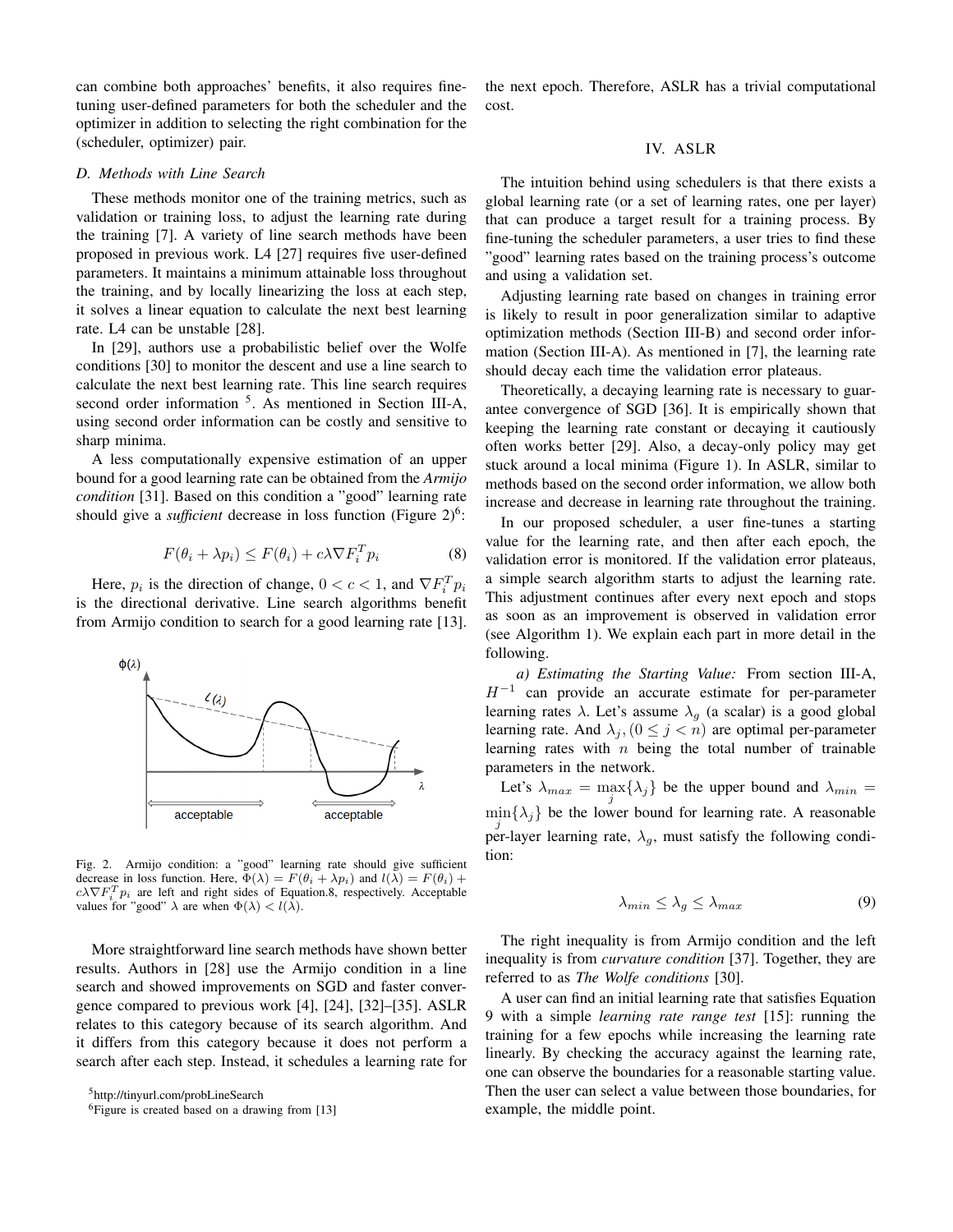*b) Adjusting Process:* The adaptive algorithm starts with the user-specified initial value for the learning rate. When there is no improvement in training results, it searches for the next good learning rate using a simple search algorithm shown in Algorithm 1. Figure 3 illustrates an example of learning rate adjustment with ASLR.

| Algorithm 1: ASLR Search Algorithm                         |
|------------------------------------------------------------|
| <b>Require:</b> initial learning rate $c$                  |
| min cost $\leftarrow$ 1                                    |
| search direction $\leftarrow$ 1                            |
| search_range $\leftarrow$ 1                                |
| search_steps $\leftarrow 0$                                |
| while training do                                          |
| process one epoch and for each mini-batch generate         |
| new per-layer learning rates $(c_u$ in Equation 10)        |
| $cost \leftarrow$ validation cost                          |
| if min cost $\lt$ cost then                                |
| $s \leftarrow$ Equation 10                                 |
| if $c$ + search_direction $\times s = 0$ then              |
| $c \leftarrow 0.9 \times c$                                |
| else                                                       |
| $c \leftarrow c$ + search direction $\times s$             |
| end if                                                     |
| search_steps $\leftarrow$ search_steps+1                   |
| if search_steps $=$ search_range then                      |
| search_range $\leftarrow$ search_range+1                   |
| search_steps $\leftarrow 0$                                |
| search_direction $\leftarrow (-1) \times$ search_direction |
| end if                                                     |
| else                                                       |
| $min \ \cos t \leftarrow \ \cos t$                         |
| search_direction $\leftarrow$ 1                            |
| search_range $\leftarrow$ 1                                |
| search_steps $\leftarrow 0$                                |
| end if                                                     |
| end while                                                  |

In Algorithm 1, an update to the learning rate is only possible after processing one epoch. A search for a better learning rate can potentially be possible after any step of the training. However, since most training scripts use SGD and not Batch Gradient Descent, the results of each step include SGD fluctuation (Equation 7). Our proposed algorithm updates the learning rate between epochs to dampen this noise and avoid the evaluation's cost after every step.

*c) Step Size in Learning Rate Adjustment:* Extremely small changes cannot be applied to the learning rate because each time ASLR adjusts the learning rate, the search process may take several epochs of the training to reach a good learning rate. Therefore we have no choice other than adding discontinuity to the learning rate and apply a feasible change to the learning rate while adjusting it in our algorithm.

Heuristically, we observed that feasible changes in the current learning rate, c, should be equal to  $10^{\lfloor \log_{10} c \rfloor}$ .



Fig. 3. Adjusting learning rate. With no improvement in validation loss at epoch  $i$ , learning rate increases by  $s$  (Equation 10). Search stops after the improvement in validation loss at epoch  $i + 1$ . At epoch j, improvement stops again and similar to before, current learning rate increases by s. With no improvement in validation loss at the next epoch, *search region* increases by one and *search direction* changes. This happens again at epoch k. And continues until epoch  $l$  when there is an improvement in validation loss.

*d) Search Direction and Search Range:* As shown in Algorithm 1, each time that the *search range* is increased, *search direction* is changed. This mechanism helps to scan a range around the current learning rate for finding a good learning rate. As reported in [38], adaptive methods can suffer from generating extreme values for the learning rate. By gradually increasing the range and changing the direction, we minimize our chance of generating extremely large or extremely small learning rates.

*e) Drawing the Learning Rate from a Uniform Distribution:* The starting learning rate (provided by the user) and any other value calculated by the algorithm is, at best, an estimation for a good learning rate. The discontinuity created by the step size applies a limit on these estimated learning rates. For example at  $c = 0.05$ , the step size is  $10^{\lfloor \log_{10} 0.05 \rfloor} = 0.01$ . If the *search direction*=1, the next possible value for the learning rate is 0.06. In ASLR, we will not ignore all possible values between 0.05 and 0.06.

As mentioned in Section III-A, authors in [6] explained how to (more) efficiently use second order information to calculate a trust region (norm ball) and use it to control and adjust the learning rate at each step. Motivated by their work, we fix a range around our estimated learning rates and draw per-batch and per-layer learning rates from that region. The region used in ASLR is a uniform distribution centered at the current learning rate with a width equal to the step size. With  $c$  being the current learning rate, for each step of the training, a per-layer learning rate,  $c<sub>u</sub>$ , is calculated and provided to the optimizer as following:

$$
\begin{cases} c_u \sim \mathcal{U}(c - \frac{s}{2}, c + \frac{s}{2}) \\ s = 10^{\lfloor \log_{10} c \rfloor} \end{cases}
$$
 (10)

This way, when  $c = 0.05$ , we draw our learning rates from  $U(0.045, 0.055)$  and when  $c = 0.06$ , we draw our learning rates from  $U(0.055, 0.065)$  (see Figure 4).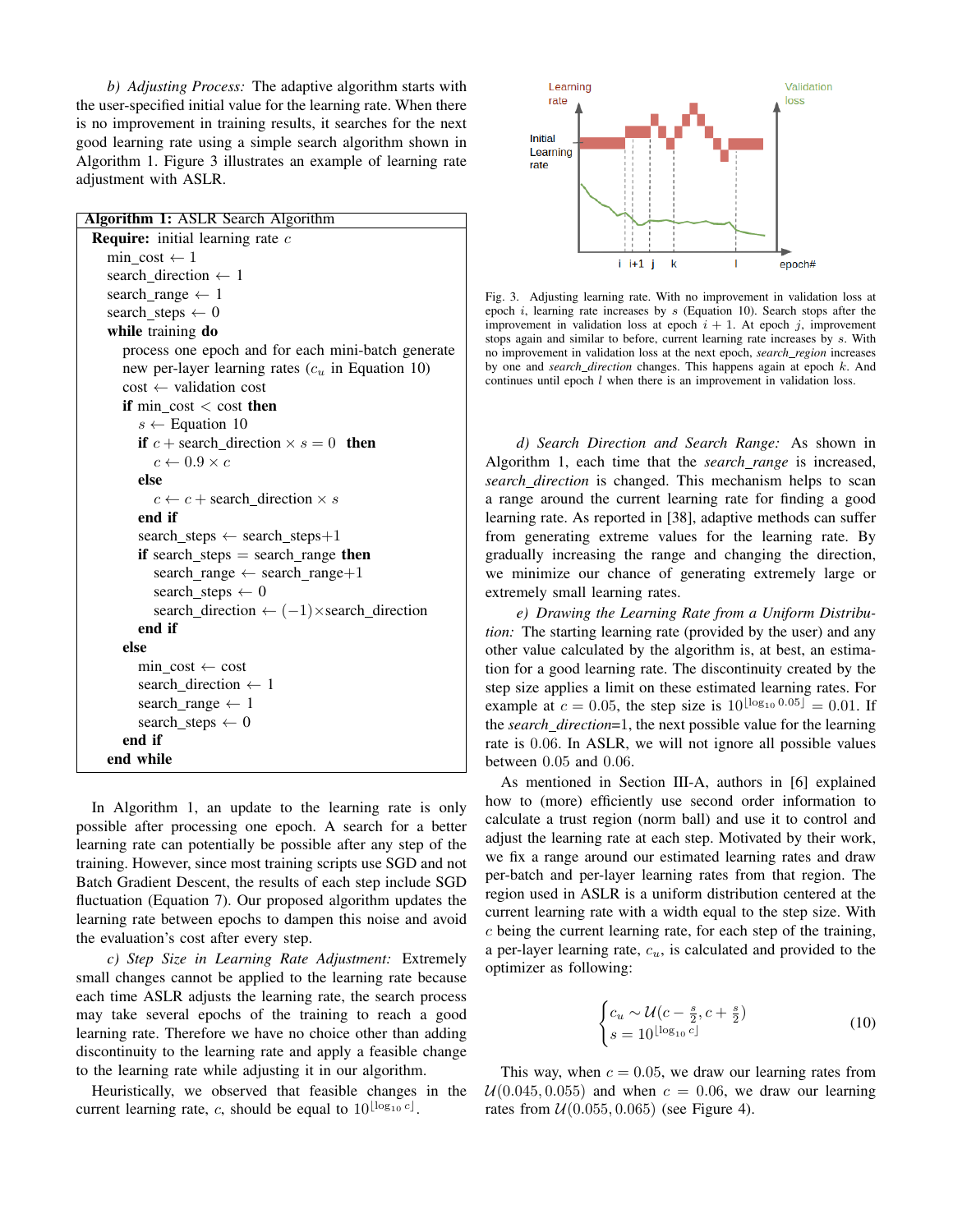Because  $\mu(c_u) = c$ , our effective learning rate [16] for processing each epoch is still equal to c.



Fig. 4. Drawing learning rates from a uniform distribution. At each step, per-layer learning rates,  $c_u$  are drawn from  $U(c_1 - \frac{s}{2}, c_1 + \frac{s}{2})$ . When  $c_1$  is the learning rate for epoch  $i$ , calculated with Algorithm 1.

*f) Limitations:* We believe that it is essential for every work to state its limitations. We carefully performed extensive experiments and repeated all the reported tests multiple times. Our proposed algorithm is tested on a variety of models ranging from quantized and custom networks to popular networks with Non-quantized parameters, including very deep networks such as the VGG family and residual networks such as the ResNet and DenseNet families. We have also open-sourced our code to allow reproducibility.

Although we did not observe an example of our algorithm's failure, we can not prove or guarantee that this algorithm is superior to all other manually fine-tuned schedulers for all network topologies and training scripts.

We also can not provide a precise comparison between the time spent on tuning our algorithm parameter (starting value) against the time spent on tuning other schedulers' parameters due to the lack of reporting such processes in the literature.

## V. RESULTS

To evaluate ASLR we used a selection of moderate and hard to classify datasets consisting of ImageNet [39] and both CIFAR10 and CIFAR100 [40] datasets. We selected a variety of different network architectures, including very deep architectures, networks with skip connections, and dense architectures.

We also tested ASLR on networks with quantized parameters. This is a significant test result because hyperparameters of a network must be re-tuned after the quantization is applied [7], [41]. Our results show that ASLR can be employed to train quantized networks with no additional tuning.

Unfortunately, there are no widely recognized benchmarks to use for comparison. Therefore, in our setup, we use publicly available implementations to evaluate ASLR against other work.

In all of our experiments, the reported accuracy results are average over three runs with different seeds. We also set ASLR's initial learning rate similar to the initial rate of the network that we compared against and therefore did not have to perform the initial learning rate search described in Section IV.

In the following, we first describe our results for comparing ASLR against line search methods, which includes test results on CIFAR10 and CIFAR100 datasets using ResNet34. We then compare ASLR and different schedulers on CIFAR10 and ImageNet on various network topologies, including quantized networks.

*1) Comparing with Line Search Methods:* To compare our work with methods mentioned in Section III-D, we used the implementation<sup>7</sup> that is described at [28] and integrated ASLR into this implementation.

TABLE I COMPARING VALIDATION ACCURACY OF ASLR WITH LINE SEARCH METHODS ON RESNET34

| Dataset             | <b>Batch Size</b> | I A   | SGD Armijo | ASLR     |
|---------------------|-------------------|-------|------------|----------|
| CIFAR <sub>10</sub> | 64                | 87.5% | 93.4%      | 93.6%    |
|                     | 128               | 86.2% | 93.6%      | $94.2\%$ |
| CIFAR100            | 64                | 63.7% | 73.8%      | 74.5%    |
|                     | 128               | 60.8% | 74.8%      | 75.7%    |

Table I shows a comparison between our results and two other line search methods. To generate these results, we set ASLR's initial learning rate to 0.1 (with no additional tuning) and total epochs to 150. Accuracy results are average over three runs with different seeds.

An interesting observation is the processing time between the three methods. At each step, ASLR draws the learning rates from a uniform distribution. Whereas L4 [27] and SGD Amijo [28] have to do a line search. Compared to ASLR, these line search methods required extra time for processing each epoch. We calculated the average of per-epoch additional time needed for these methods on a desktop machine with one GPU for all the training epochs. Table II shows our results.

TABLE II COMPARING AVERAGE TRAINING TIME PER EPOCH BETWEEN ASLR, L4, AND SGD\_AMIJO (CIFAR10 AND RESNET34).

|            | Training time per epoch (Seconds) |     |           |  |
|------------|-----------------------------------|-----|-----------|--|
| batch size | <b>ASLR</b>                       | 14  | SGD Amijo |  |
| 64         | 85                                | 119 | 129       |  |
| 128        | 84                                | 113 | 127       |  |

The validation accuracy evolution curve for experiments in Table I is shown in Figure 5. The oscillation in ASLR's curve is due to its search algorithm. Each time the validation loss plateaus, ASLR starts its search, and the search range expands after each epoch until an improvement is observed in validation loss. Changes in the learning rate during this search cause the oscillation in its validation accuracy curve.

*2) Comparing with Schedulers:* To our knowledge, there are no widely recognized benchmarks to use for comparing our method with methods described in Section III-C. Therefore

<sup>7</sup>https://github.com/IssamLaradji/sls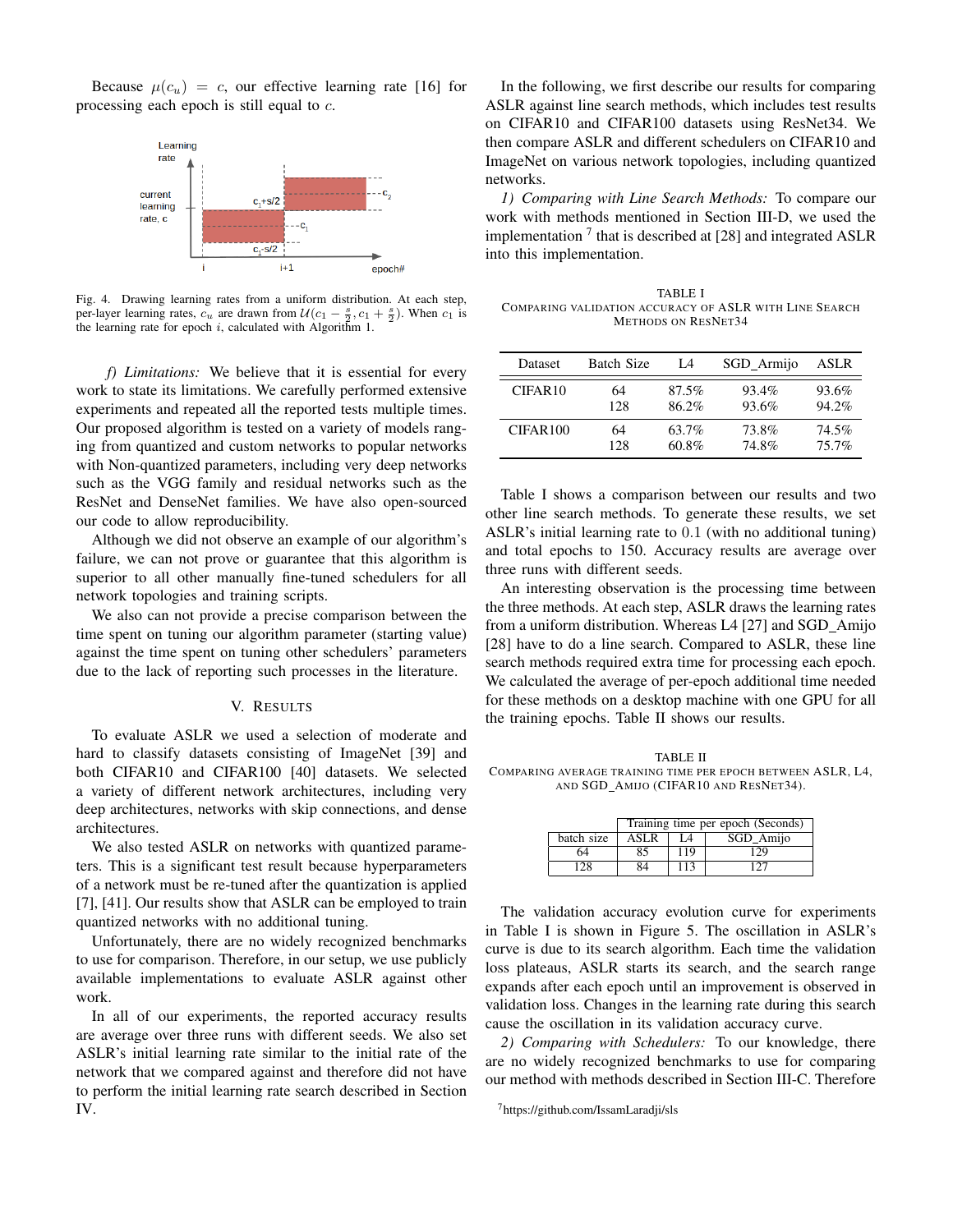

Fig. 5. Comparison between the validation accuracy evolution curve for ASLR and line search methods: L4 and SGD Amijo.

for this part of our experiments, we have selected a diverse range of networks with publicly available implementations and already-tuned hyperparameters for CIFAR10 and ImageNet datasets.

CIFAR10: We compared ASLR with state-of-the-art results for a number of networks selected from ResNet [9], DensNet [12], WRN [11], and VGG [10] families. We also selected two reduced precision networks: WRN\_1bit and CNV\_1bit [42] and a custom VGG11 network  $8$  where parameters are quantized and fully connected layers are removed to avoid over-fitting for the CIFAR10 dataset.

TABLE III COMPARING VALIDATION ACCURACY OF ASLR WITH SCHEDULERS ON CIFAR10.

| <b>Network</b>       | Scheduler accuracy | <b>ASLR</b> accuracy |
|----------------------|--------------------|----------------------|
| Resnet20             | 92.2%              | 92.2%                |
| Resnet <sub>56</sub> | 93.3%              | 93.9%                |
| DenseNet40           | 92.8%              | 92.9%                |
| WRN20 1bit           | 95.2%              | 94.9%                |
| VGG11 8bits          | 91.5%              | 91.4%                |
| VGG11 6bits          | 91.2%              | 91.2%                |
| CNV 1bit             | 78.5%              | 78.5%                |

The results of our comparisons are shown in Table III. In the following, we describe the schedulers used to generate the results in *Scheduler accuracy* column.

ResNet20, ResNet56, and DenseNet40 used multi-stepdecay scheduler with nine, nine, and five user-defined parameters respectively <sup>9</sup>. WRN20\_1Bit used a cosine annealing scheduler with two user-defined parameters  $^{10}$ . VGG11 used a multi-step decay scheduler with seven user-defined parameters. And CNV\_1Bit used a multi-step-decay scheduler with nine user-defined parameters.

To generate the results in *ASLR accuracy* column, we set the initial learning rate of ASLR equal to the initial learning rate

<sup>10</sup>https://github.com/osmr/imgclsmob

of the scheduler that we compared against (the scheduler in the same row of the table). Results are an average of three runs with different seeds. Table III shows that ASLR can achieve similar or better results compared to highly tuned manual schedulers while having only one user-defined parameter.

Figure 6 illustrates a comparison between ASLR and the multi-step-decay scheduler used with ResNet20. Both schedulers achieved similar validation accuracy results. As shown in Figure 6, throughout the training, ASLR starts its search earlier than the first decay in the other scheduler, and by the end of the training, it almost follows the finely tuned multistep-decay. Similar behavior was observed when training other networks in Table III.



Fig. 6. Comparison between ASLR and multi-step-decay on ResNet20

ImageNet: We selected three networks from ResNet and VGG families to test ASLR on the ImageNet dataset. ResNet10, ResNet50, and VGG11. Table IV shows the results of our experiments on this dataset. The schedulers used to generate the results in *Scheduler accuracy* column are cosine annealing schedulers with two user-defined parameters  $10$ . ASLR's initial learning rate was set to the scheduler's initial learning rate in the same row in Table IV. All results are an average of three runs with different seeds.

TABLE IV COMPARING VALIDATION ACCURACY OF ASLR WITH SCHEDULERS ON IMAGENET.

| Network              | Scheduler accuracy | <b>ASLR</b> accuracy |
|----------------------|--------------------|----------------------|
| Resnet10             | $65.5\%$           | 66.0%                |
| Resnet <sub>50</sub> | 75.2%              | 75.2%                |
| VGG11                | $67.7\%$           | 70.9%                |

# VI. CONCLUSIONS

This work provided a brief review of commonly used learning rate adjustment methods and explained their gains and

<sup>8</sup>https://github.com/Xilinx/brevitas

<sup>9</sup>https://keras.io/examples